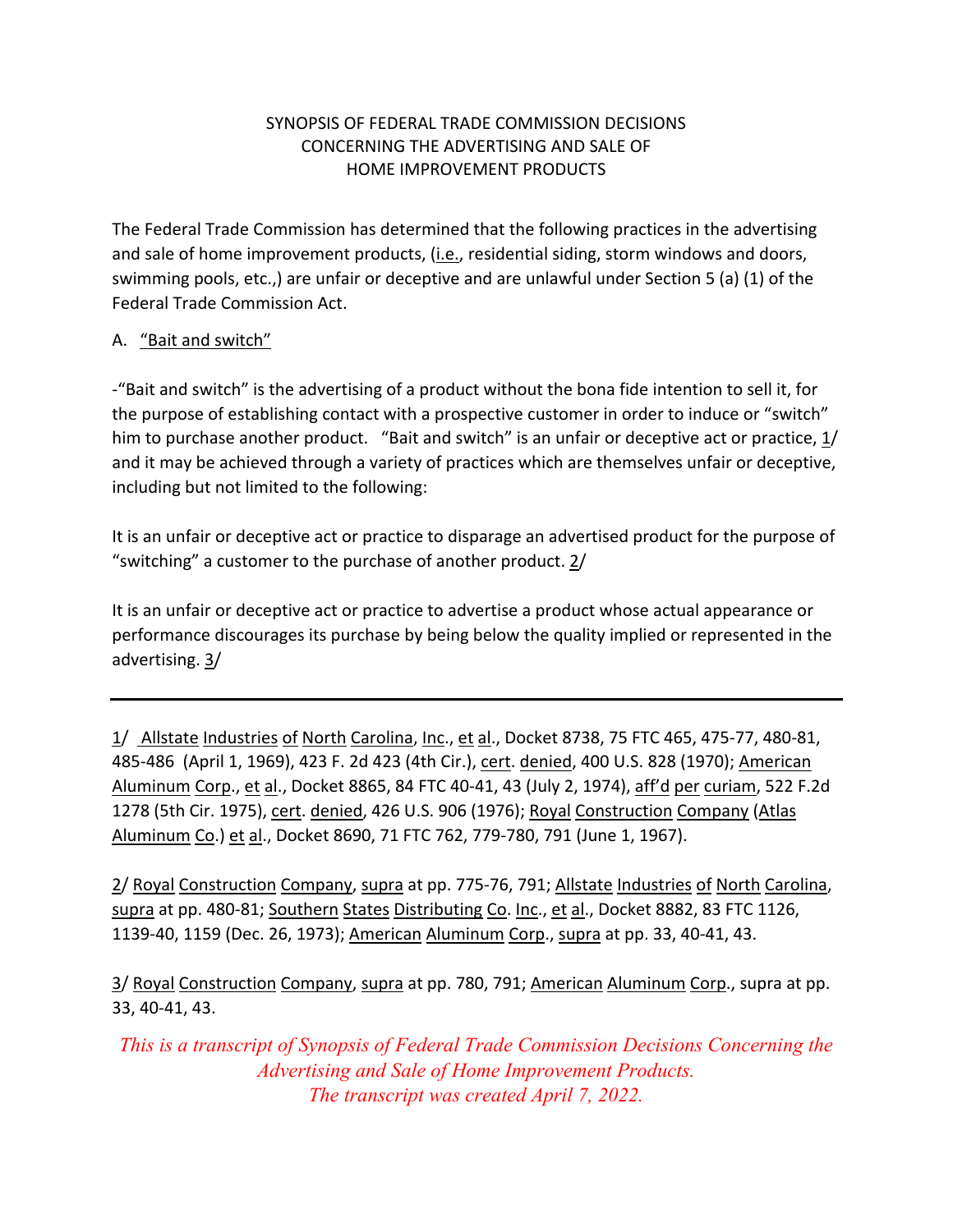It is an unfair or deceptive act or practice to "switch" a customer be refusing to take orders for delivery or failing to make delivery, if an order is taken, within a reasonable period of time.  $\underline{4}/$ 

 The existence of bait and switch schemes may also be evidenced by the following factors: whether in fact there were a significant number of sales of the advertised product at the advertised price; 5/ whether salesmen received commissions on the sale of the advertised product or whether their commissions on such product were lower than for other products; 6/ whether advertising is concentrated on a product whose sales were minimal;  $\mathbf{\mathit{I}}\mathit{/}$  and whether the company has a sufficient quantity of the advertised product to meet reasonably anticipated demands. <u>8</u>/

## B. Other unfair or deceptive practices which are unlawful

 It is an unfair or deceptive act or practice to falsely represent that advertised products are being offered at special or reduced prices, or that advertised offers are being made for a limited time. <u>9</u>/

4/ Southern States Distributing Co., supra at pp. 1140, 1159; Royal Construction Company, supra at pp. 780, 791; American Aluminum Corp., supra at pp. 33-34, 41, 43.

5/ Southern States Distributing Co., supra at pp. 1137-38; Royal Construction Co., supra at pp. 773‐74.

6/ Allstate Industries, supra at p. 476; American Aluminum Corp., supra at pp. 31-33; Royal Construction Co., supra at p. 779.

7/ Southern States Distributing, supra at p. 1137.

8/ Royal Construction Co., supra at p. 775.

9/ Allstate Industries, supra at pp. 477, 480-481; Royal Construction Company, supra at pp. 781, 791; Certified Building Products, Inc., et al., Docket 8875, 83 FTC 1004, 1032-33 (October 5, 1973), aff'd sub. nom. Thiret v. FTC, 512 F. 2d 176 (10th Cir. 1975).